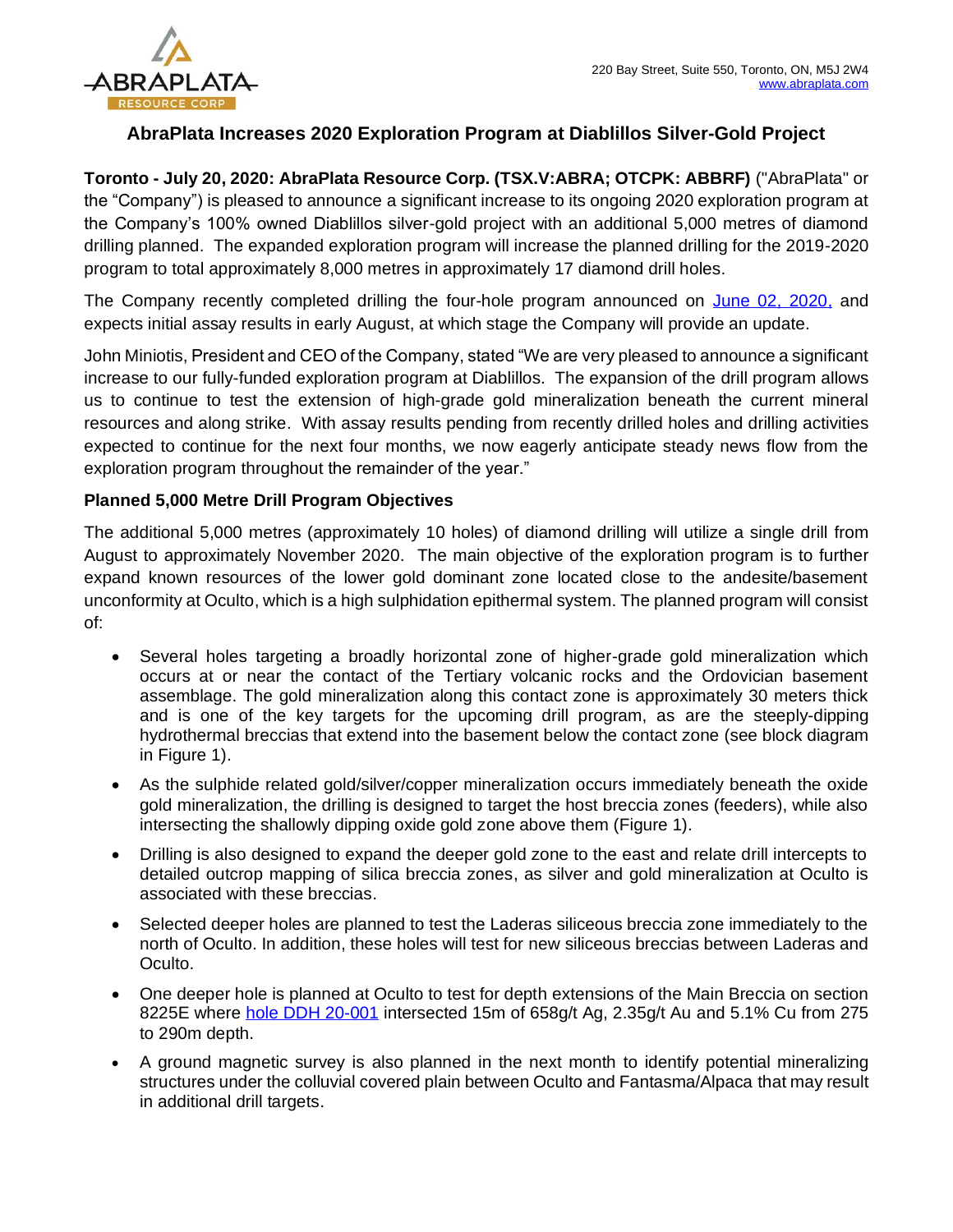



## **About Diablillos**

The 80 km<sup>2</sup> Diablillos property is located in the Argentine Puna region - the southern extension of the Altiplano of southern Peru, Bolivia, and northern Chile - and was acquired from SSR Mining Inc. by the Company in 2016. There are several known mineral zones on the Diablillos property, with the Oculto zone being the most advanced with approximately 85,000 metres drilled in 306 RC and diamond drill holes. Oculto is a high-sulphidation epithermal silver-gold deposit derived from remnant hot springs activity following Tertiarty-age local magmatic and volcanic activity. Comparatively nearby examples of high sulphidation epithermal deposits include: El Indio, Chile; Veladero, Argentina; and Pascua Lama, on the Chile-Argentine border.

## **Qualified Persons**

David O'Connor P.Geo., Chief Geologist for AbraPlata, is the qualified person as defined by National Instrument 43-101 Standards of Disclosure for Mineral Projects, has reviewed and approved the scientific and technical information in this news release.

#### **About AbraPlata**

AbraPlata is a mineral exploration company with a diversified portfolio of silver-gold and copper exploration projects in Argentina and Chile. The Company is focused on advancing its 100%-owned Diablillos silver-gold project in the mining-friendly Salta province of Argentina, which is well-advanced, with more than US\$35 million spent historically on exploration with drilling ongoing and an initial open pit PEA completed in 2018. The Company is led by an experienced management team and has long-term supportive shareholders including Altius Minerals and SSR